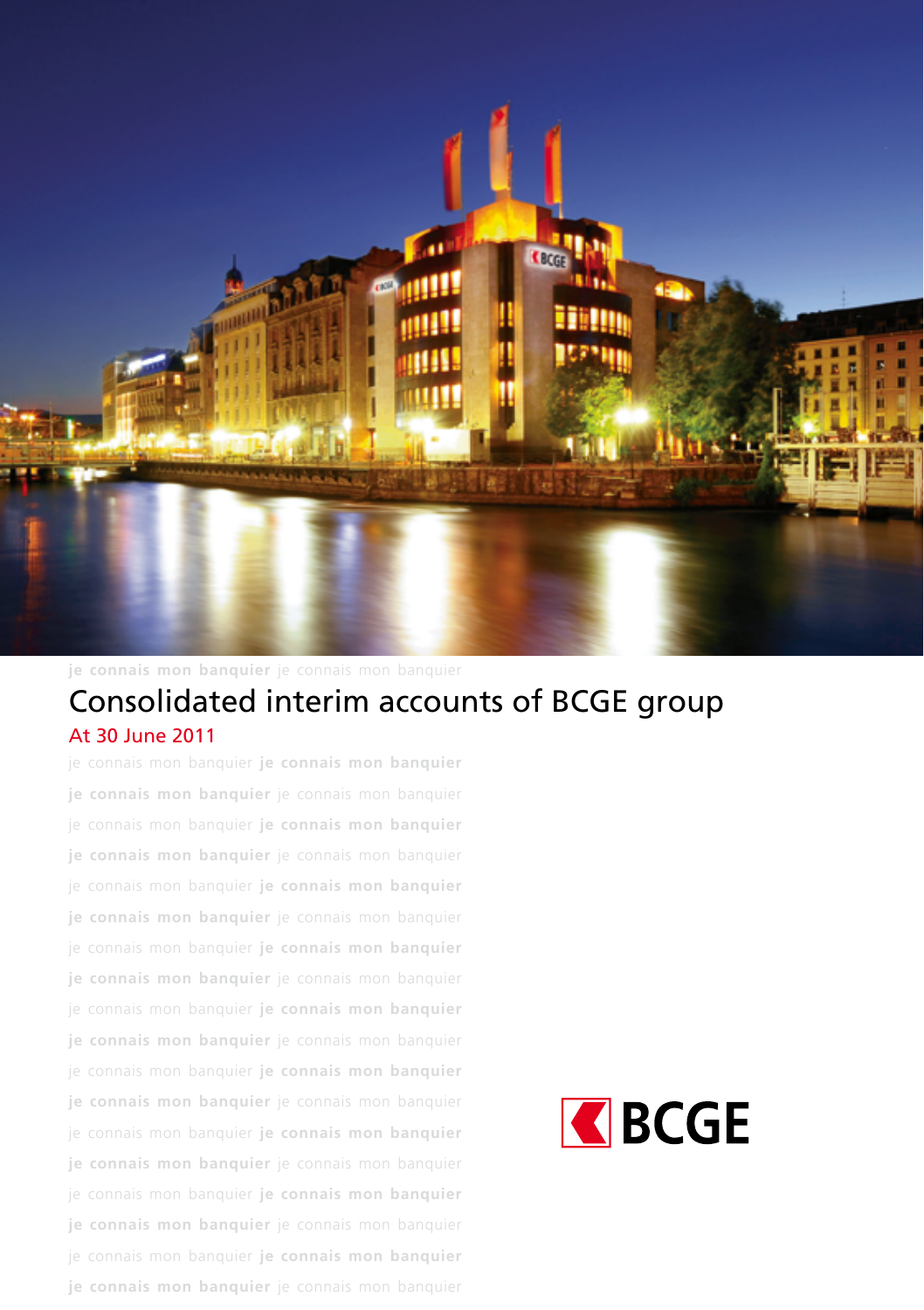The Banque Cantonale de Genève (BCGE) recorded excellent business growth during the first half, despite a difficult economic context. Operational profitability and cash flow both improved substantially.

### Balance sheet increase

For the sixth consecutive half year, the balance sheet total has moved up (+4.5%) and now stands at 14.9 billion

# Sharp rise in net operating income (result before extraordinary items and taxes)

Net operating income (result before extraordinary items and taxes) has risen sharply to 33.7 million (+69%) reflecting the bank's sound economic health and solid financial situation.

#### Gross profit up, net profit falls back slightly

Gross profit increased by 3% to 54 million. Net profit after tax stands at 27.7 million (-11.5%).

#### Revenues stable

Diversification of its activities has enabled the bank to protect its earnings. Adjusted for the effect of the dollar and the euro, revenues have increased.

### Improved productivity

The cost/income ratio has improved. At 5.7%, the ROE remains at a good level compared to the risk-free rate of return.

### Gains in operational productivity

The volume of business (managed funds and mortgages) per head increased by 5.4% during the first half. 5,336 new customers were taken on by a reduced staffing complement.

#### Interest margin firmly protected

The quality of margins has been well defended in the lending sector (-0.3% at 97 million). The volume of lending (11.958 billion) has risen.

# Commission and fee income impacted by the economic climate

The volume of business has expanded, whereas total commission and fee income has retracted (-11.6% to 50.4 million) under the impact of exchange rates. Credit commissions (in the global commodity finance sector) have been seriously constrained due to the decline in the dollar, whereas commission income from securities has remained stable despite stock market uncertainties. In addition to commission and fee income, it should be noted that the utilisation rate of day-to-day banking services has expanded, especially of payments and securities transactions on the internet.

### Tight rein on expenses

Operating and payroll expenses have been tightly controlled (-1.8% at 109.8 million), mainly due to the completion of the IT migration projects. Operational risks have decreased thanks to the collaboration with first-class Swiss partners.

# Reorganisation of lending and securities processes

During the period, the management processes governing lending operations have been transferred on to the centralised IT application (Finnova). Credit risk management is now per-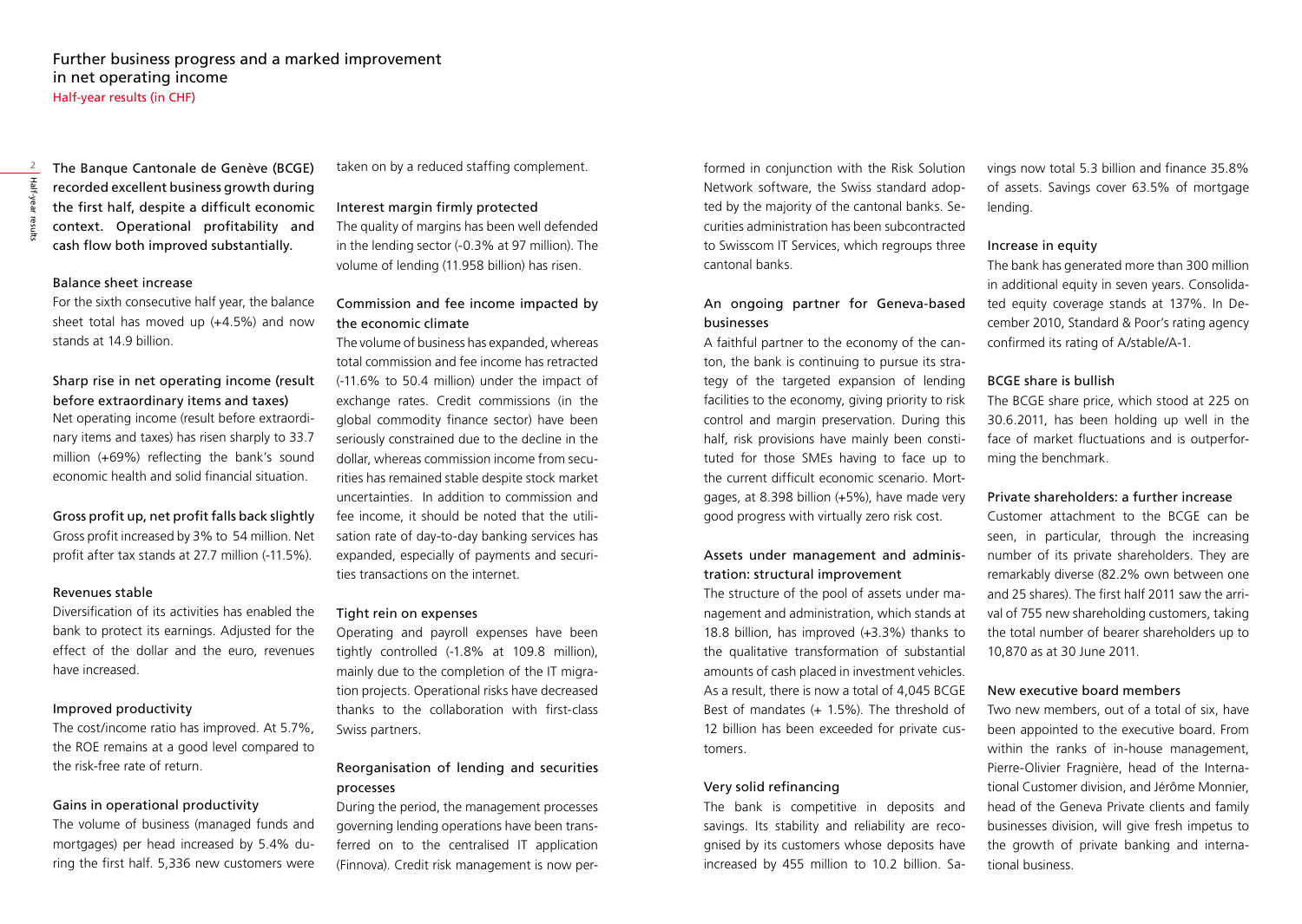# Branch renovation and growth of electronic banking facilities

The Trois-Chêne branch was fully renovated during the first half 2011, at a cost of 4.1 million. It is staffed by a team of fourteen people made up of the branch manager, who is also the area manager, his deputy, ten advisers and two reception staff. The branch now possesses nine electronic banking machines (compared with only three before) and modernised customer areas offering a high level of confidentiality.

As at 30 June 2011, the number of electronic banking machines throughout the canton of Geneva totalled 139 (135 fixed and four mobile). Thirteen additional machines (nine fixed and four mobile) were installed during the first half (Chêne, Champel, La Praille, Carouge, Cinélac), representing an investment of 950,000. Five machines were upgraded in order to meet customer requirements. To counter attempted thefts and any possible skimming attacks (fraudulent operations whereby individuals access an ATM and modify some of the components so as to obtain data stored on the magnetic strip and bank card codes), the ASKIM2 system is being progressively installed on all of the BCGE's electronic banking machines.

#### A mobile internet site

The bank has launched a web site designed for mobile phone usage. It interacts with the bank's main website, the aim being to provide customers with practical information, such as the location of ATMs, branch opening hours, their phone numbers and thereby facilitating customer-bank contacts.

#### The BCGE's strategic priorities

Despite today's hesitant economic climate, the completely changing face of private banking and the growing pressures being exercised on the interest margin, the BCGE is still the leader in its sector of activity throughout the canton and its share has a high upside potential. The dynamic profile of its private shareholders, its reinforced equity base and its collaborationfocused production strategy mean that it can adapt itself to Geneva's highly international market.

#### BCGE prospects

For the full year 2011, the bank is expecting a moderate upturn in both revenue and profit. The interest margin will remain under the influence of interest rate levels. The BCGE has completed the transfer of its IT infrastructure to a top quality service partner. It now has access to a shared and totally modernised technology platform to underpin the strong commercial arguments in its favour. In addition, the upgrading of its lending and securities processes will enable the bank to increase its productivity and enhance its competitiveness.

*English translation of the French official version.*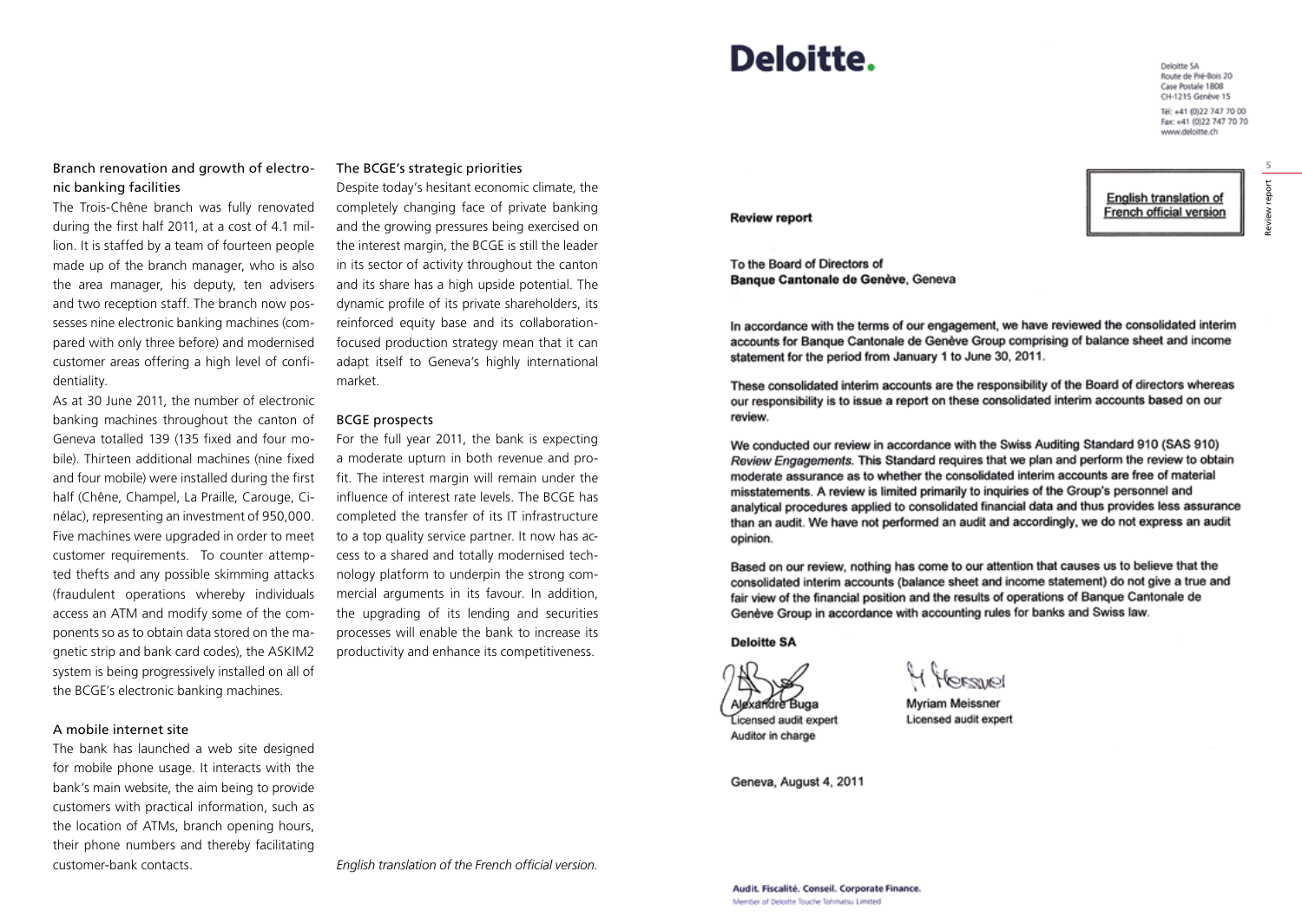# BCGE Group balance sheet Consolidated

|                                                   | 30.06.2011<br>in CHF 1,000 | 31.12.2010<br>in CHF 1,000 | Variation<br>in CHF 1,000 |
|---------------------------------------------------|----------------------------|----------------------------|---------------------------|
|                                                   |                            |                            |                           |
| <b>ASSETS</b>                                     |                            |                            |                           |
| Cash                                              | 260,202                    | 244,608                    | 15,594                    |
| Money-market instruments                          | 49,847                     | 8                          | 49,839                    |
| Due from banks                                    | 1,057,798                  | 866,563                    | 191,235                   |
| Due from clients                                  | 3,559,250                  | 3,536,565                  | 22,685                    |
| Mortgages                                         | 8,398,406                  | 7,999,694                  | 398,712                   |
| Securities and precious metals trading portfolios | 16,740                     | 19,325                     | (2, 585)                  |
| Financial investments                             | 1,162,352                  | 1,206,686                  | (44, 334)                 |
| Investments consolidated by equity method         | 16,949                     | 17,527                     | (578)                     |
| Fixed assets                                      | 203,458                    | 207,890                    | (4, 432)                  |
| Intangible assets                                 | 7,307                      | 8,082                      | (775)                     |
| Accrued income and prepaid expenses               | 50,100                     | 42,042                     | 8,058                     |
| Other assets                                      | 116,772                    | 108,197                    | 8,575                     |
| <b>Total assets</b>                               |                            | 14,899,181 14,257,187      | 641,994                   |
|                                                   |                            |                            |                           |
| <b>LIABILITIES</b>                                |                            |                            | 402                       |
| Money-market instruments                          | 614                        | 212                        |                           |
| Due to banks                                      | 1,181,180                  | 1,138,144                  | 43,036                    |
| Due to clients on savings and deposit accounts    | 5,336,000                  | 5,430,064                  | (94, 064)                 |
| Due to clients, other                             | 4,771,155                  | 4,205,750                  | 565,405                   |
| Medium-term notes (cash bonds)                    | 53,204                     | 69,330                     | (16, 126)                 |
| Bonds and mortgage-backed bonds                   | 2,365,000                  | 2,259,000                  | 106,000                   |
| Accrued expenses and deferred income              | 91,554                     | 64,761                     | 26,793                    |
| Other liabilities                                 | 122,381                    | 120,318                    | 2,063                     |
| Valuation adjustments and provisions              | 3,507                      | 3,666                      | (159)                     |
| Reserve for general banking risks                 | 60,000                     | 60,000                     |                           |
| Share capital                                     | 360,000                    | 360,000                    | ÷,                        |
| Capital reserve                                   | 312,320                    | 312,251                    | 69                        |
| Retained earnings                                 | 249,536                    | 212,534                    | 37,002                    |
| Treasury shares                                   | (22, 294)                  | (24, 033)                  | 1,739                     |
| Foreign-exchange differences                      | (12, 673)                  | (11, 252)                  | (1, 421)                  |
| Net profit for the year                           | 27,697                     | 56,442                     | (28, 745)                 |
| <b>Total liabilities</b>                          | 14,899,181                 | 14,257,187                 | 641,994                   |
|                                                   |                            |                            |                           |
| OFF-BALANCE-SHEET OPERATIONS                      |                            |                            |                           |
| Contingent liabilities                            | 620,782                    | 804,553                    | (183, 771)                |
| Irrevocable commitments                           | 978,640                    | 770,378                    | 208,262                   |
| Commitments to subscribe and pay further sums     | 39,000                     | 39,011                     | (11)                      |
| Commitments resulting from deferred payments      | 20,067                     | 18,896                     | 1,171                     |
| <b>Financial derivatives</b>                      |                            |                            |                           |
| · Positive replacement values                     | 22,928                     | 23,006                     | (78)                      |
| • Negative replacement values                     | 118,116                    | 108,510                    | 9,606                     |
| • Underlying amounts                              | 3,799,265                  | 3,104,370                  | 694,895                   |
| Fiduciary operation                               | 91,968                     | 50,404                     | 41,564                    |